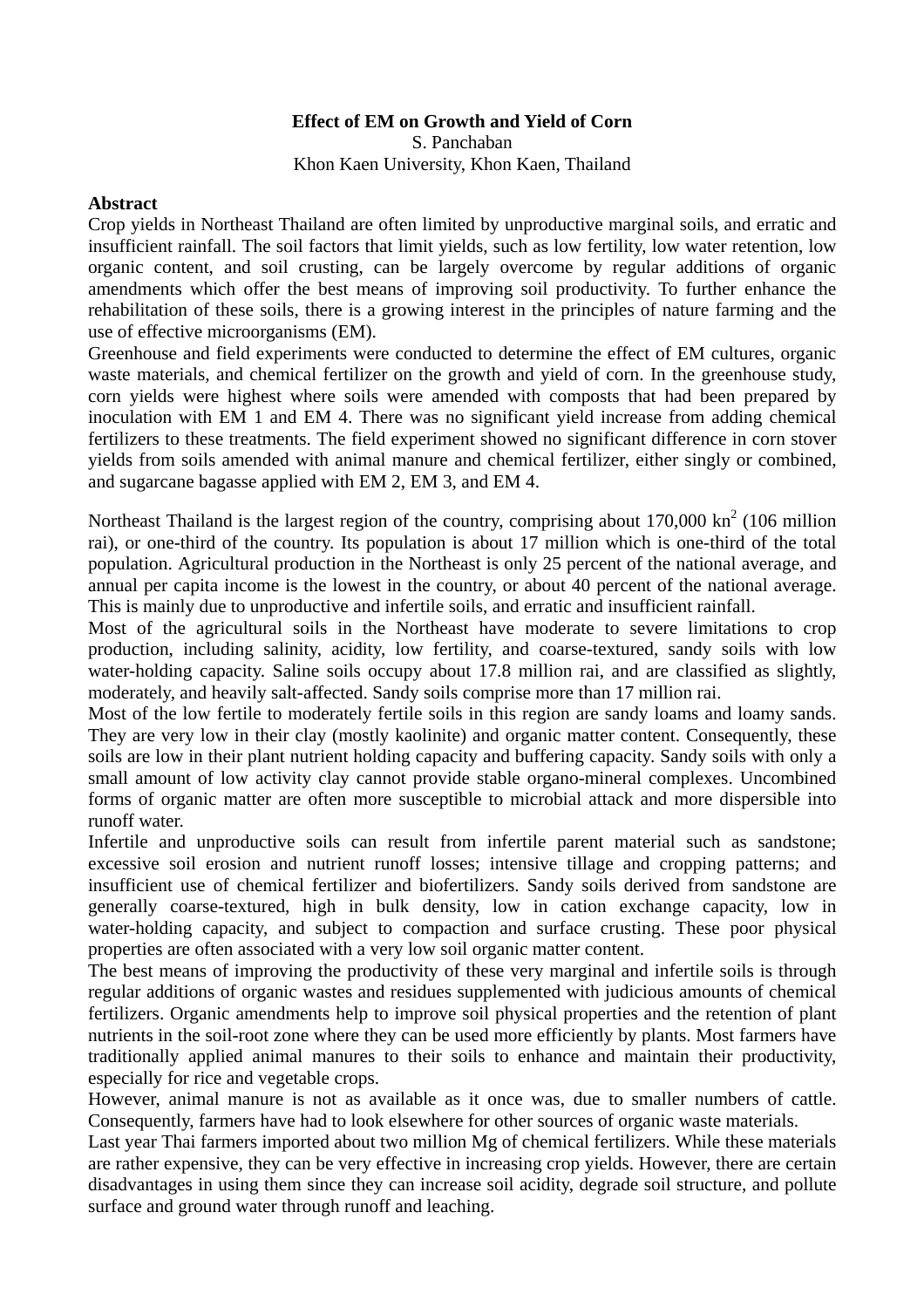# **The Prospect of Nature Farming in Northeast Thailand**

Nature farming may offer the means of overcoming many of the problems and constraints that farmers face in Northeast Thailand. The aim of nature farming is to enhance agricultural production without interrupting the natural ecosystem and without the use of chemical fertilizers and pesticides. Nature farming seeks to develop agricultural production systems that utilize the natural ecosystems to ensure pollution-free food products, and that conserve energy, reduce production costs, utilize resources efficiently, and revitalize agriculture in rural areas. The application of effective microorganisms (EM) to soil, particularly those which can enhance the release and availability of nutrients to plants, while reducing the incidence and destructive effects of plant pathogens, is a promising new research initiative.

Reasons for using EM in nature farming include:

- 1) To produce sufficient good quality food that is free of toxic chemicals and beneficial to human health.
- 2) To conserve soil, water, and energy in agroecosystems and prevent environmental pollution.
- 3) To develop productive and healthy soils through the proper utilization of organic amendments and other waste materials (OWM).
- 4) To reduce the dependence of farmers on chemical fertilizers and pesticides.
- Properties and descriptions of the various EM formulations follow.

EM 1 has predominately filamentous fungi that are heat resistant and hasten the decomposition of organic amendments; is often more effective if applied with EM 4; and works best under aerobic conditions.

EM 2 is a mixture of more than 10 genera and 80 species of coexisting microorganisms (photosynthetic bacteria, ray fungi, yeasts, molds, etc.) that have been cultured in a liquid medium with a controlled pH of 7.0 and stored at pH of 8.5. [Number in saturated culture solution was  $10^9$ g -1.] The mixture is predominately *Streptomyces* and can prevent diseases in plants; can enhance the effectiveness of *Azotobacter* and *mycorrhizae*; can transform a disease-inducing soil (e .g., one with high populations of *Fusarium*) into a disease-suppressive soil.

In EM 3, more than 95 percent of the microorganisms consist of photosynthetic bacteria which promote the transformation of soils into synthetic soils. It is effective for improving the quality of crops and for enhancing the effect of EM 2. The mixture is liquid at a pH of 8.5 and at a concentration of  $10^9$  organisms  $g^{-1}$ . EM 3 can make chemical fertilizers unnecessary and can effectively fix nitrogen, existing symbiotically with *Azotobacter spp*.

The EM 4 formulation has more than 90 percent of microorganisms such as lactobacilli that produce lactic acid. It can enhance the fermentation of organic materials and make them more soluble even under aerobic conditions. The mixture is liquid at a pH of 4.5 and at a concentration of 10<sup>9</sup> microorganisms g<sup>-1</sup>. EM 4 accelerates the production of humus and can abate malodors of some organic materials in paddy fields.

## **Materials and Methods**

What is needed to optimize the beneficial effects of effective microorganisms? All soil microorganisms, whether bacteria, fungi, or actinomycetes, require energy, nutrients, water, and optimum conditions of temperature, pH, and oxygen. Organic amendments are the principal sources of nutrients and energy and, thus, must be added to soils on a regular basis. The many beneficial effects of organic materials on soil productivity, fertility, and tilth are widely known.

We recently conducted two preliminary experiments with EM. One was a greenhouse study to determine the effect of EM in combination with different types of locally-available organic waste matter (OWM). The other was a field study to compare the effect of EM with different chemical fertilizers and biofertilizers, as well as lime. Both experiments used corn as an indicator crop.

## **Greenhouse Experiment**

The objective of this experiment is to determine the effect of EM in combination with different types of locally-available OWM on the growth of corn.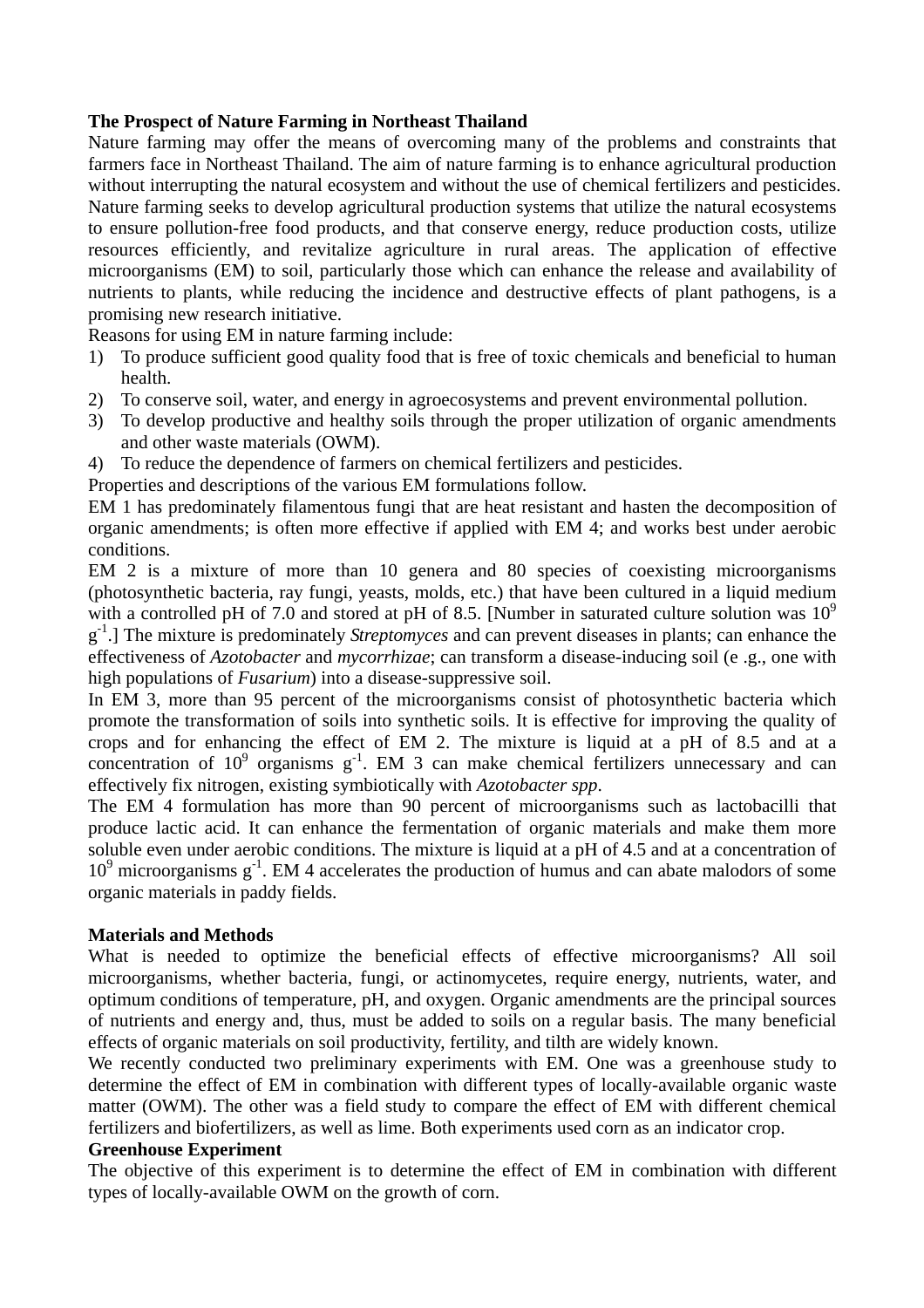Three kinds of OWM were used: corn cobs, peanut shells, and bagasse. Each waste material was mixed with cow manure, rice bran meal, rice husks, and rice husk ash. The mixtures were then divided into two parts, with EM and without EM, respectively. EM l was mixed into the compost pile, while EM 4 was diluted 1,000 times and watered into the heap at weekly intervals. After two months of curing for moisture, aeration, and temperature, each compost pile was sampled, weighed into three parts, and mixed (10% by weight) with the air-dried, sieved Korat soils (Oxic Paleustults). This provided the treatments for OWM alone, OWM with chemical fertilizer, and OWM with EM. The chemical fertilizer (15-15-15) was applied at a rate of 25 kg rai<sup>-1</sup>, and EM 2.3.4 were diluted 1,000 times and applied to the EM-treated pots instead of water. Sweet corn was seeded into the pots on August 31 and later thinned to four plants per pot. Plants were grown for five weeks. Soil water content was kept between 60 to 80 percent of field capacity. No insecticides or pesticides were applied. The experimental design was a randomized complete block with three replications for a total of 60 pots, including fertilized and unfertilized controls. Plant height and weight were measured, and observations were made for growth. Soil samples were analyzed before and after the experiment. Plants also were analyzed for their nutrient content. The effects of EM, chemical fertilizer, and OWM were determined statistically. The experiment will be repeated under the same conditions to verify the initial results.

### **Field Experiment**

The purpose of this experiment was to compare the effect of EM with other conventional types of fertilizer (both chemical and organic) and lime on the growth and yield of corn under field conditions. The Yasothon soil series (oxic paleustults) was used. Treatments included the control; manure (4 Mg rai<sup>-1</sup>); lime (l00 kg Ca(OH)<sub>2</sub> rai<sup>-1</sup>); chemical fertilizer (50 kg rai<sup>-1</sup> of 15-15-15); a combination of manure + chemical fertilizer; and bagasse (4 Mg rai<sup>-1</sup>) with EM. Plot size was 6x10 m with 75x50 cm spacing. All materials (except EM) were applied to the soil before planting. Sweet corn was planted on July 11, 1989 and later was thinned to two plants per hill. For the EM with bagasse treatment, EM 2.3.4 solutions were diluted 1,000 times with water and applied to the bagasse-amended soil at two week intervals. No insecticides or pesticides were applied. Soils were sampled and analyzed before and after the experiment. Plants were measured for height and weight, and were analyzed for their plant nutrient contents. When fully mature, the corn ears were collected twice and the numbers of ears and their weights recorded. The experimental design was a randomized complete block design with three replications for a total of 18 plots. The effects of different treatments were statistically compared.

#### **Results**

#### **Greenhouse Experiment**

The properties of Korat soils shown in Table 1 indicate that they are typically sandy loams, often highly acidic, and very low in organic matter, CEC, plant nutrients, and water-holding capacity.

**Table 1. Chemical and Physical Properties of Korat Soils Used in the Greenhouse Study and Yasothon Soils Used in the Field Study.** 

| Soil        | <b>Particle Size Distribution</b> |      |      | рH             | Bulk | Particle       | Field          | <b>Wilting</b> | Org.  | CEC           |      | Ca           | Мg   |      |     |
|-------------|-----------------------------------|------|------|----------------|------|----------------|----------------|----------------|-------|---------------|------|--------------|------|------|-----|
| <b>Type</b> | Sand                              | Silt | Clav | <b>Texture</b> |      | <b>Density</b> | <b>Density</b> | Cap.           | Point | <b>Matter</b> |      |              |      |      |     |
|             | $\%$                              | $\%$ | $\%$ |                |      | g cm           | $g \, cm$      | $\%$           | $\%$  | $\%$          |      | me $100 g-1$ |      |      | ppm |
| Korat       |                                   |      |      | Sandy<br>loam  | 4.7  | .51            | 2.61           | 9.4            | 2.4   | 0.64          | 2.40 | $_{0.08}$    | .6   | 0.32 |     |
| Yasothon    | 75                                | 18   |      | Sandy<br>loam  | 4.9  | .50            | 2.60           | 7.2            | 2.8   | 0.46          | 3.25 | 0.09         | 0.45 | 0.20 | 10  |

Table 2 shows the chemical properties of composts after two months and just prior to their incorporation into soils, and also properties of the original OWM. Peanut shell compost has a considerably higher nitrogen content than either the corn cob or bagasse compost. However, the phosphorus and potassium contents were highest in the corn cob compost. Treatments of the organic waste materials with EM 1.4 tended to narrow the  $C : N$  ratio of the composts.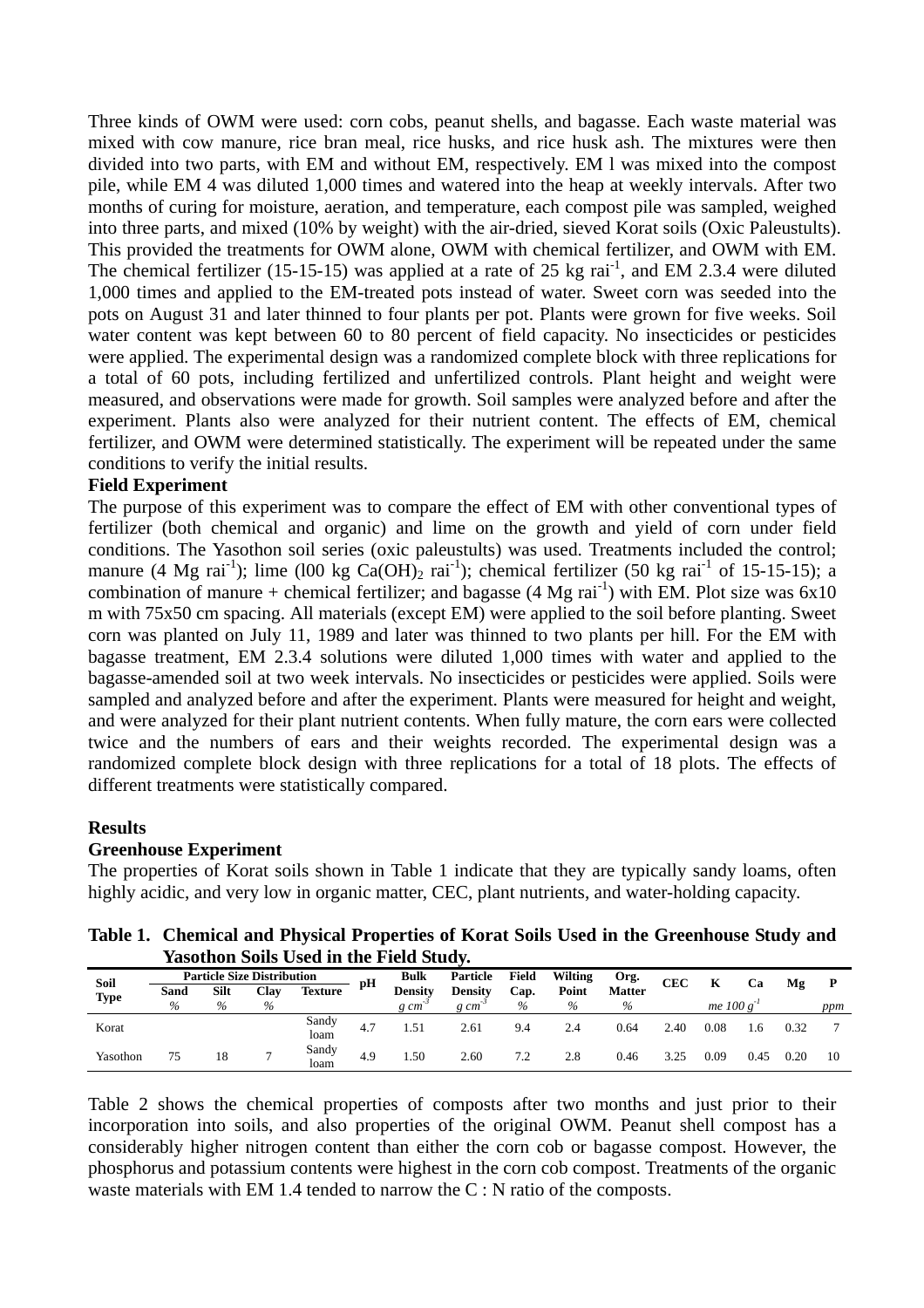|                               |      |      | o    | o         |      |      |      |
|-------------------------------|------|------|------|-----------|------|------|------|
| <b>Organic Waste Material</b> | OC   | N    | C: N | ${\bf P}$ | K    | Ca   | Mg   |
|                               | $\%$ | $\%$ | $\%$ | $\%$      | $\%$ | $\%$ | %    |
| Composts*                     |      |      |      |           |      |      |      |
| CC                            | 14.6 | 0.71 | 20.5 | 0.32      | 0.57 | 0.52 | 0.29 |
| $CC+EM$ 1.4                   | 13.6 | 0.71 | 19.2 | 0.30      | 0.51 | 0.44 | 0.26 |
| <b>PS</b>                     | 24.8 | 0.97 | 25.5 | 0.12      | 0.25 | 1.21 | 0.71 |
| $PS+EM$ 1.4                   | 18.4 | 0.80 | 22.9 | 0.25      | 0.31 | 1.23 | 0.21 |
| B                             | 16.7 | 0.61 | 27.3 | 0.18      | 0.27 | 0.24 | 0.17 |
| <b>B+EM 1.4</b>               | 20.6 | 0.88 | 23.4 | 0.42      | 0.49 | 0.37 | 0.31 |
| Uncomposted                   |      |      |      |           |      |      |      |
| B                             | 37.5 | 1.13 | 33.0 | 0.16      | 0.32 | 1.81 | 0.11 |
| CC                            | 39.9 | 1.04 | 39.0 | 0.14      | 1.40 | 0.37 | 0.11 |
| <b>PS</b>                     | 37.7 | 1.27 | 30.0 | 0.08      | 1.00 | 0.31 | 0.12 |
|                               |      |      |      |           |      |      |      |

**Table 2. Chemical Analysis of the Compost and Original Organic Waste Materials.** 

\* Composts included specific amounts of manure, rice bran meal, rice husks, and rice husk ash. Composts were produced primarily from corn cobs (CO, peanut shells (PS), and bagasse (B).

Analysis of variance shows that there were significant differences between sources of OWM and fertilizer with and without EM 2.3.4, based on F values. However, the treatments involving EM 1.4 were not significantly different. For the OWM treatments plant dry weight means in grams were as follows:

| Organic Waste     | Plant Dry Weight |
|-------------------|------------------|
| Peanut shells     | $10.3g$ a        |
| Corn cobs         | 9.48g a          |
| <b>Bagasse</b>    | 6.29g b          |
| $LSD(.05) = 0.81$ |                  |

The sources of OWM from peanut shells and corn cobs resulted in significantly greater dry weights of corn than from bagasse.

The OWM treated with and without EM 1.4 were not significantly different.

The so-called fertilizer treatment which included a fertilized and unfertilized control compared with EM 2.3.4 also were significantly different. Plant dry weight means in grams were as follows:

| <i>Treatment</i>             | Plant Dry Weight |
|------------------------------|------------------|
| With fertilizer              | 9.83g a          |
| With EM 2.3.4                | 8.28g b          |
| Control (without fertilizer) | 7.93g b          |
| $LSD(.05) = 0.8$             |                  |

The fertilizer treatment gave the highest plant dry weight and was significantly higher than the EM treatment and the unfertilized control.

The four highest dry weight yields in grams were obtained from the following treatments, although there were no significant differences among them.

| <i>Treatment</i>                     | Plant Dry Weight |
|--------------------------------------|------------------|
| Corn $\cosh$ + EM 1.4 + F            | 12.1g a          |
| Peanut shell + $EM$ 1.4              | $10.4g$ ab       |
| Peanut shell + EM $1.4$ + EM $2.3.4$ | $10.8g$ abc      |
| Peanut shell + EM $1.4 + F$          | $10.7g$ abc      |
| $LSD(.05) = 2.0$                     |                  |

Interestingly, the unfertilized and fertilized controls produced mean dry weights of only l.5 and 2.8 g, respectively.

## **Field Experiment**

Table 1 shows the chemical and physical properties of Yasothon soils. These soils are sandy loams in texture, acidic, low in organic matter, low in CEC, and moderate to low in their plant nutrient content. The bulk density is rather high and the water retention capacity is low.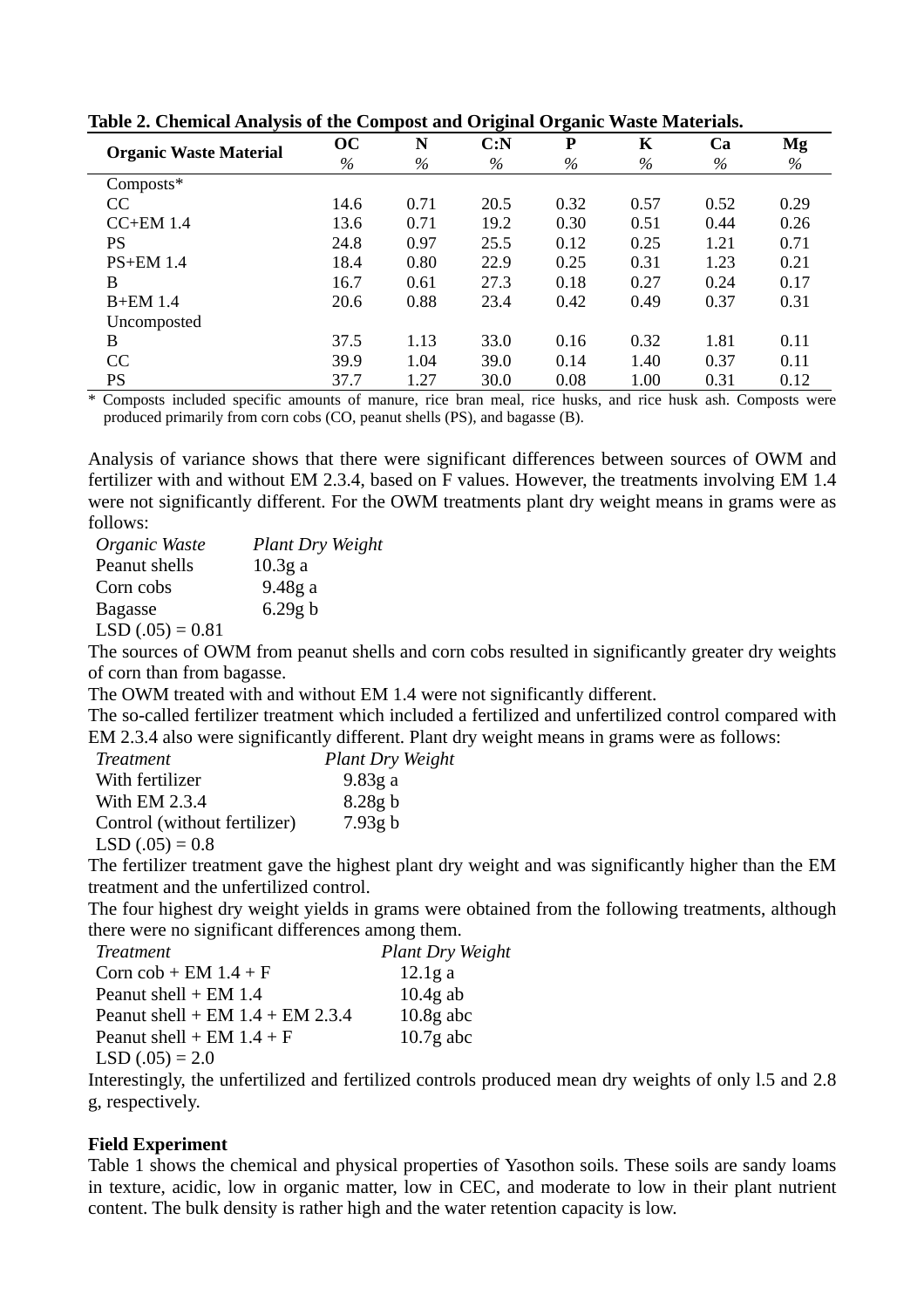The chemical properties of bagasse and manure used in the field experiment are reported in Table 3. Manure has a narrower C : N ratio due to its lower organic carbon but higher nitrogen content. Manure also contains higher amounts of most plant nutrients, a higher pH, and a higher CEC.

| THUIL OF CHUMMULIMINI DID OF DREGODU GMG THGMALU CDUG IN VIIU FIUIG DRIUDUMINI |      |               |      |      |      |      |      |                          |                 |
|--------------------------------------------------------------------------------|------|---------------|------|------|------|------|------|--------------------------|-----------------|
| <b>Organic Amendment</b>                                                       | C: N | ОC            |      |      | ĸ    |      | Mg   | pH                       | CEC             |
|                                                                                |      | $\frac{0}{0}$ | $\%$ | $\%$ | $\%$ | $\%$ | $\%$ |                          | $me$ 100 $\sim$ |
| Bagasse                                                                        |      | 37.5          |      | 0.16 | 0.32 | .81  |      | $\overline{\phantom{a}}$ | $\overline{ }$  |
| Manure                                                                         | ~~   | 28.7          | ⊥ າາ | 0.30 | 0.61 | .30  |      |                          | 26.1            |

**Table 3. Chemical Analysis of Bagasse and Manure Used in the Field Experiment.** 

Table 4 shows the plant height, stover weight, and pod fresh weight from the different treatments. The treatment combination of organic plus chemical fertilizer ranked first for all parameters, followed by organic fertilizer or chemical fertilizer alone. For stover and pod weight, the bagasse plus EM ranked fourth, followed by the control and lime treatments, respectively. For stover, the bagasse plus EM treatment was not significantly different from any of the fertilized treatments. However, the pod weight was significantly higher for the combination of organic plus chemical fertilizer than for the other treatments.

**Table 4. Plant Height, Stover Weight and Pod Fresh Weight of Corn from the Different Treatments.** 

| <b>Treatments</b> | Height          | <b>Stover</b>                      | Pod                                |  |  |  |
|-------------------|-----------------|------------------------------------|------------------------------------|--|--|--|
|                   | cm              | $kg$ pot <sup><math>t</math></sup> | $kg$ pot <sup><math>I</math></sup> |  |  |  |
| $OF + CF$         | $161a*$         | 36a                                | 19a                                |  |  |  |
| CF                | 154a            | 28 a, b, c,                        | 10 <sub>b</sub>                    |  |  |  |
| <b>OF</b>         | 150a            | 29a, b                             | 11 <sub>b</sub>                    |  |  |  |
| Control           | 128 a           | 14 b, c                            | 4 <sub>b</sub>                     |  |  |  |
| $B + EM$          | 123a            | 26a, b, c                          | 8 b                                |  |  |  |
|                   | 80 <sub>b</sub> | 11c                                | 4 b                                |  |  |  |
| LSD(.05)          | 36              | 16                                 |                                    |  |  |  |
| $CV.$ $%$         | 15              | 30                                 | 40                                 |  |  |  |

\* Column values followed by the same letter are not significantly different at the 5% probability level.

## **Summary and Conclusions**

The low level of agricultural production in Northeast Thailand is due mainly to unproductive, marginal soils and erratic rainfall patterns. Many of the problems and constraints which limit production can be overcome by regular additions of organic waste materials to soil. This approach offers the best means of improving soil productivity. However, there is a growing shortage of good quality organic wastes that are available to farmers as soil amendments. Increasing concerns about the adverse effects of chemical fertilizers and pesticides on soil properties and the environment have generated considerable interest in the principles of nature farming and the use of effective microorganisms (EM) for developing more productive, stable, and efficient farming systems in the Northeast.

Greenhouse and field experiments were conducted to determine the effect of different combinations of EM formulations, OWM, and chemical fertilizer on the growth and yield of corn. In preparing experimental composts for a greenhouse pot study, it was noted that inoculation of the composting biomass with EM 1.4 narrowed the C : N ratio of the finished compost. The highest corn yields were obtained from soils amended with corn cob and peanut shell composts that had received EM 1.4. Interestingly, there was no significant yield increase from adding chemical fertilizer to these treatments, indicating that maximum yields were obtained from compost plus EM combinations.

The results of a field study indicated that a combination of animal manure and chemical fertilizer gave the highest values for plant height (corn), and the highest yields of stover and pod fresh weight.